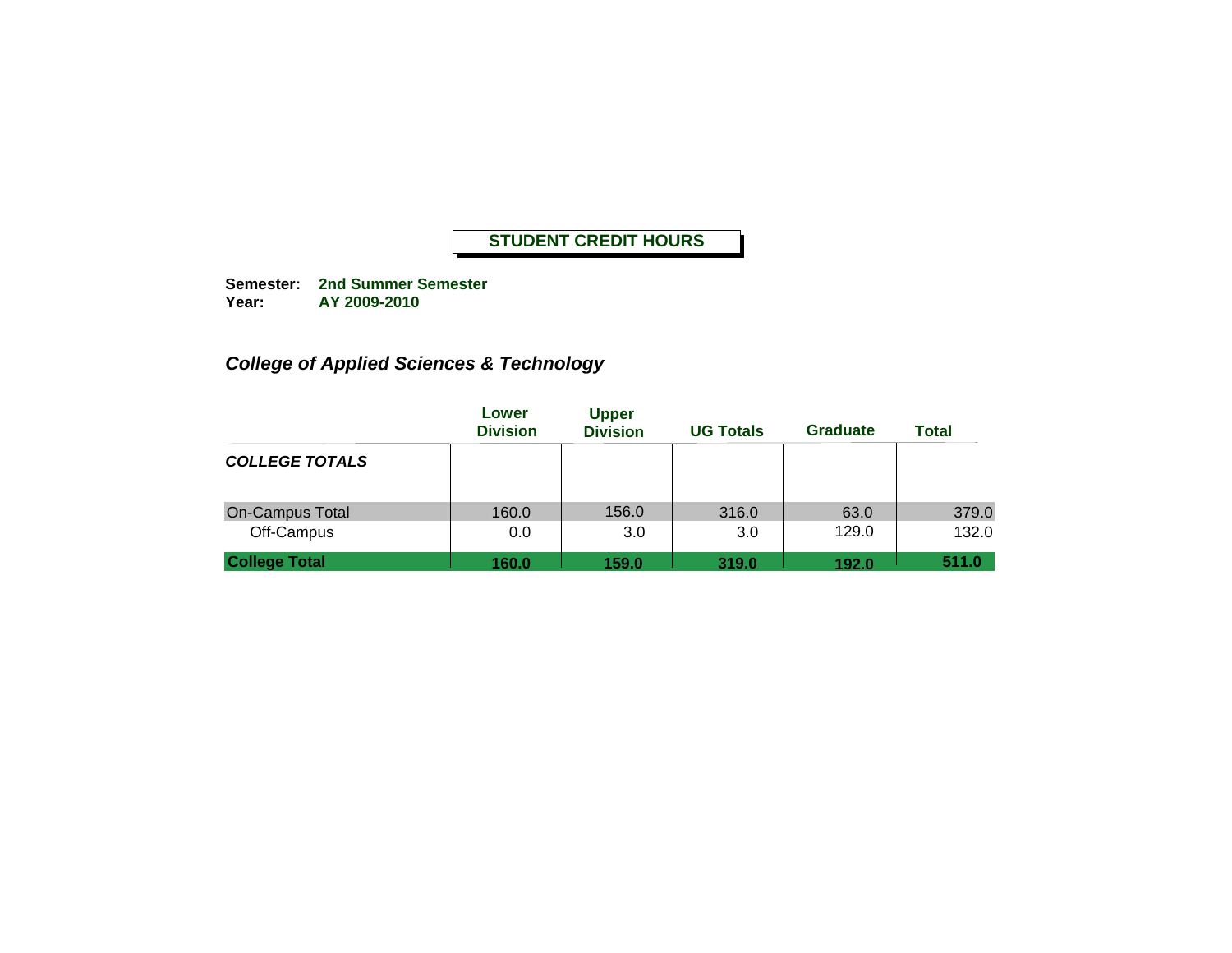**Semester: 2nd Summer Semester Year: AY 2009-2010**

# *College of Architecture & Planning*

|                        | Lower<br><b>Division</b> | <b>Upper</b><br><b>Division</b> | <b>UG Totals</b> | <b>Graduate</b> | <b>Total</b> |
|------------------------|--------------------------|---------------------------------|------------------|-----------------|--------------|
| <b>COLLEGE TOTALS</b>  |                          |                                 |                  |                 |              |
| <b>On-Campus Total</b> | 80.0                     | 21.0                            | 101.0            | 0.0             | 101.0        |
| Off-Campus             | 0.0                      | 3.0                             | 3.0              | 9.0             | 12.0         |
| <b>College Total</b>   | 80.0                     | 24.0                            | 104.0            | 9.0             | 113.0        |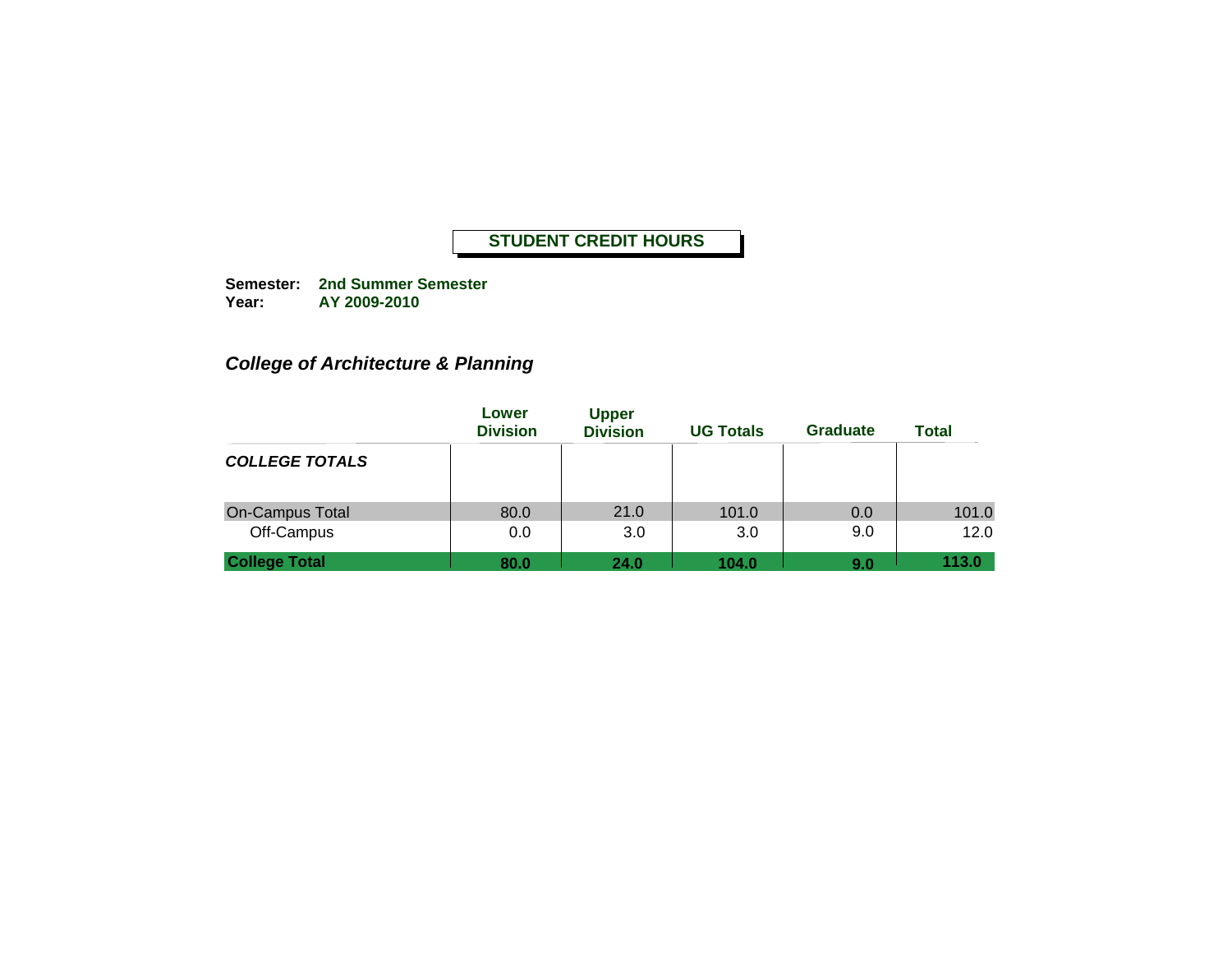**Semester: 2nd Summer Semester Year: AY 2009-2010**

# *College of Business*

| Lower<br><b>Division</b> | <b>Upper</b><br><b>Division</b> | <b>UG Totals</b> | <b>Graduate</b> | <b>Total</b>    |
|--------------------------|---------------------------------|------------------|-----------------|-----------------|
|                          |                                 |                  |                 |                 |
| 420.0                    | 735.0                           | 1155.0           | 3.0             | 1158.0          |
|                          |                                 |                  |                 | 376.0<br>1534.0 |
|                          | 21.0<br>441.0                   | 96.0<br>831.0    | 117.0<br>1272.0 | 259.0<br>262.0  |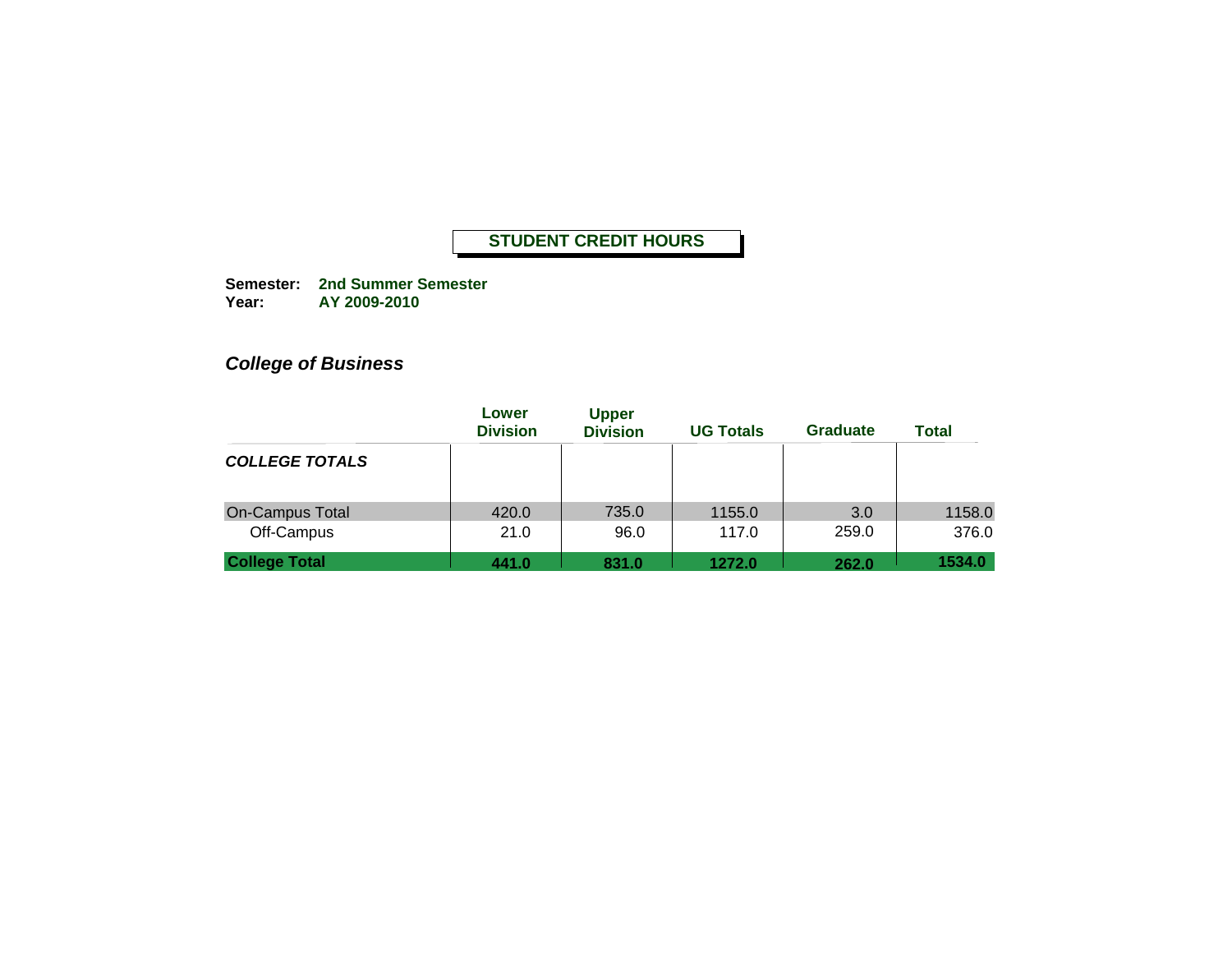**Semester: 2nd Summer Semester Year: AY 2009-2010**

# *College of Communication, Information, & Media*

|                        | Lower<br><b>Division</b> | <b>Upper</b><br><b>Division</b> | <b>UG Totals</b> | <b>Graduate</b> | <b>Total</b> |
|------------------------|--------------------------|---------------------------------|------------------|-----------------|--------------|
| <b>COLLEGE TOTALS</b>  |                          |                                 |                  |                 |              |
| <b>On-Campus Total</b> | 270.0                    | 265.0                           | 535.0            | 100.0           | 635.0        |
| Off-Campus             | 17.0                     | 7.0                             | 24.0             | 3.0             | 27.0         |
| <b>College Total</b>   | 287.0                    | 272.0                           | 559.0            | 103.0           | 662.0        |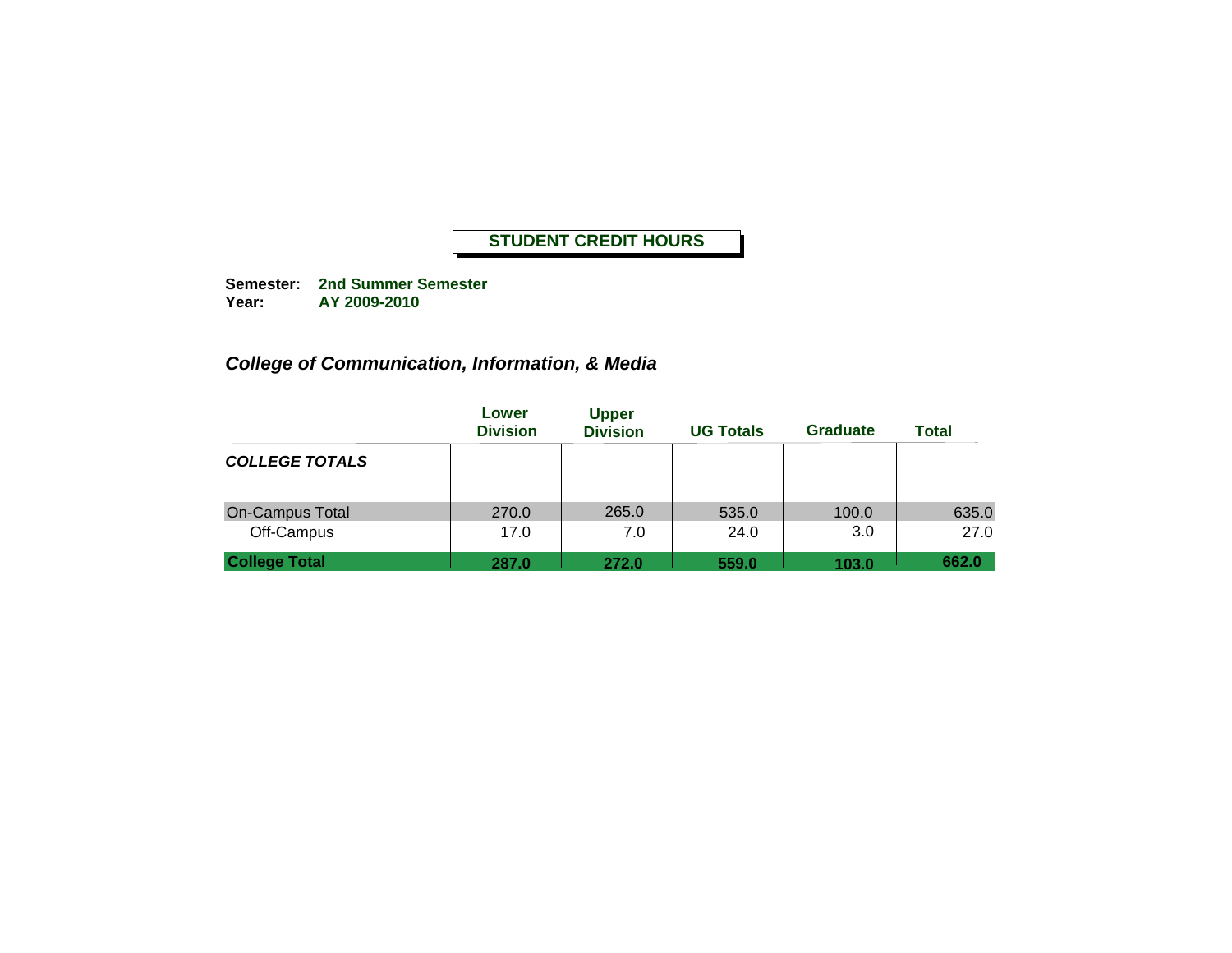**Semester: 2nd Summer Semester Year: AY 2009-2010**

# *College of Fine Arts*

|                                    | Lower<br><b>Division</b> | <b>Upper</b><br><b>Division</b> | <b>UG Totals</b> | <b>Graduate</b> | <b>Total</b> |
|------------------------------------|--------------------------|---------------------------------|------------------|-----------------|--------------|
| <b>COLLEGE TOTALS</b>              |                          |                                 |                  |                 |              |
| <b>On-Campus Total</b>             | 314.0                    | 86.0                            | 400.0            | 54.0            | 454.0        |
| Off-Campus<br><b>College Total</b> | 0.0<br>314.0             | 0.0<br>86.0                     | 0.0<br>400.0     | 0.0<br>54.0     | 0.0<br>454.0 |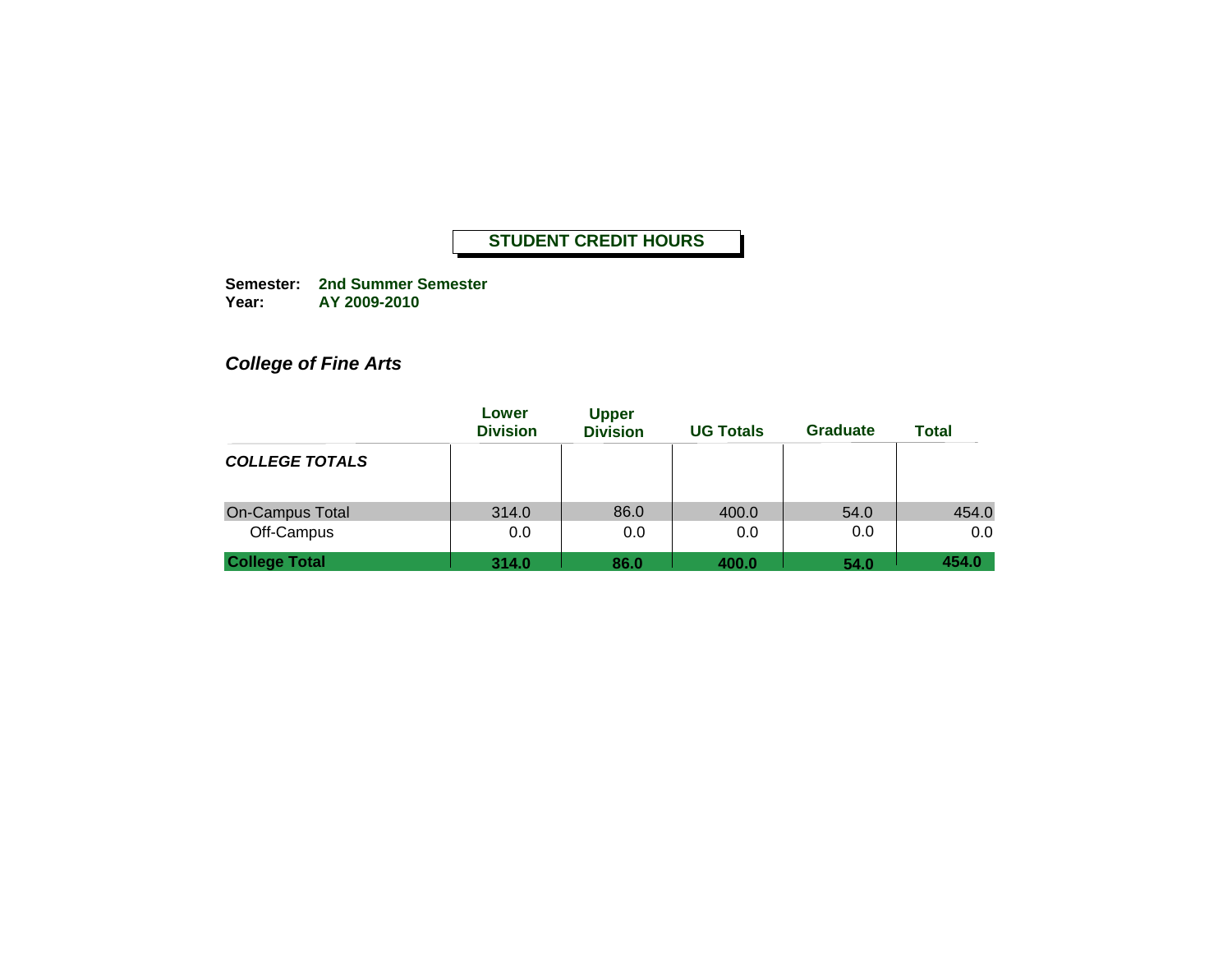**Semester: 2nd Summer Semester Year: AY 2009-2010**

# *College of Sciences and Humanities*

|                                    | Lower<br><b>Division</b> | <b>Upper</b><br><b>Division</b> | <b>UG Totals</b> | <b>Graduate</b> | <b>Total</b>    |
|------------------------------------|--------------------------|---------------------------------|------------------|-----------------|-----------------|
| <b>COLLEGE TOTALS</b>              |                          |                                 |                  |                 |                 |
| <b>On-Campus Total</b>             | 2543.0                   | 655.0                           | 3198.0           | 329.0           | 3527.0          |
| Off-Campus<br><b>College Total</b> | 300.0<br>2843.0          | 205.0<br>860.0                  | 505.0<br>3703.0  | 120.0<br>449.0  | 625.0<br>4152.0 |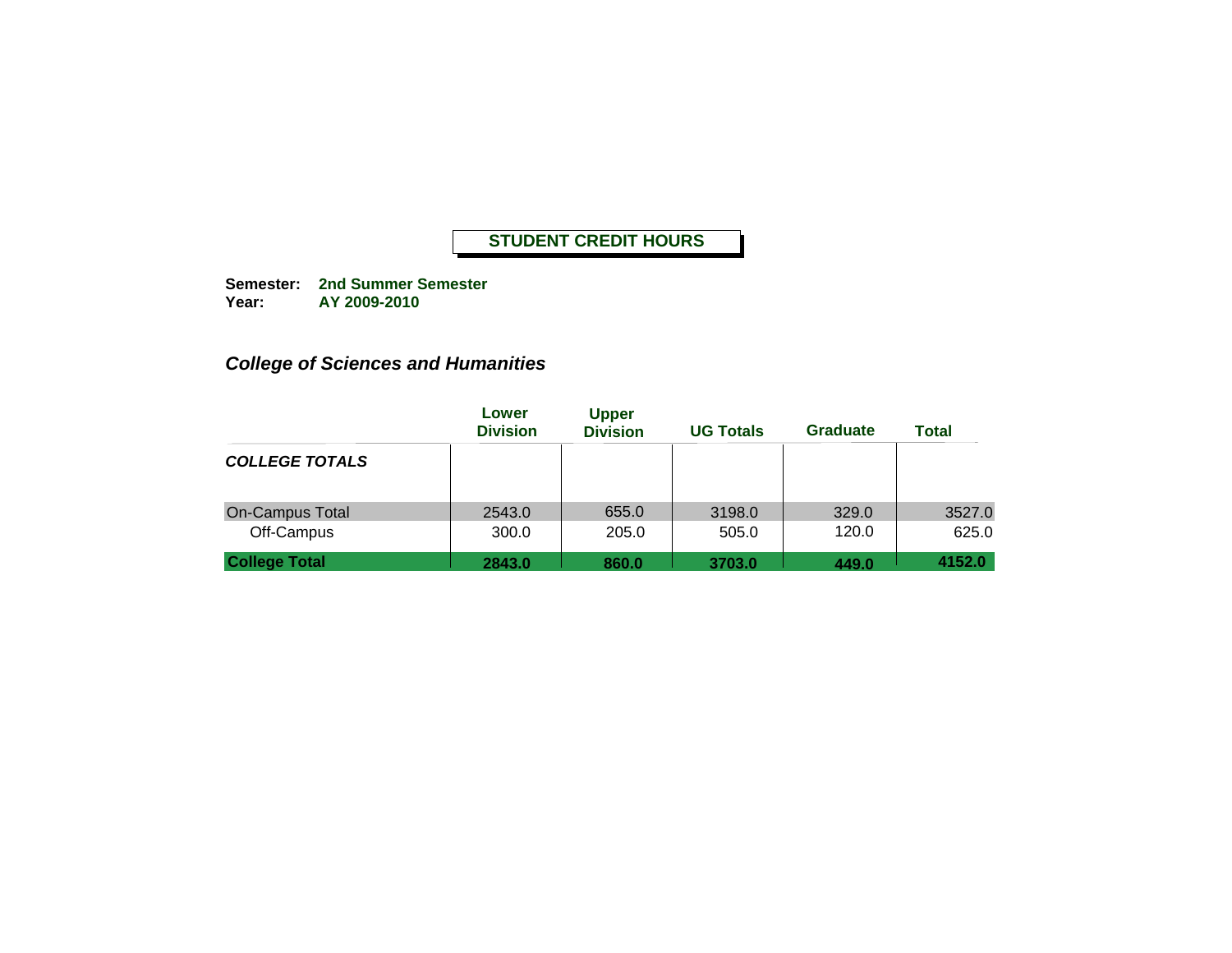**Semester: 2nd Summer Semester Year: AY 2009-2010**

### *Interdepartmental*

|                        | Lower<br><b>Division</b> | <b>Upper</b><br><b>Division</b> | <b>UG Totals</b> | <b>Graduate</b> | <b>Total</b> |
|------------------------|--------------------------|---------------------------------|------------------|-----------------|--------------|
| <b>COLLEGE TOTALS</b>  |                          |                                 |                  |                 |              |
| <b>On-Campus Total</b> | 0.0                      | 0.0                             | 0.0              | 0.0             | 0.0          |
| Off-Campus             | 0.0                      | 15.0                            | 15.0             | 0.0             | 15.0         |
| <b>College Total</b>   | 0.0                      | 15.0                            | 15.0             | 0.0             | 15.0         |